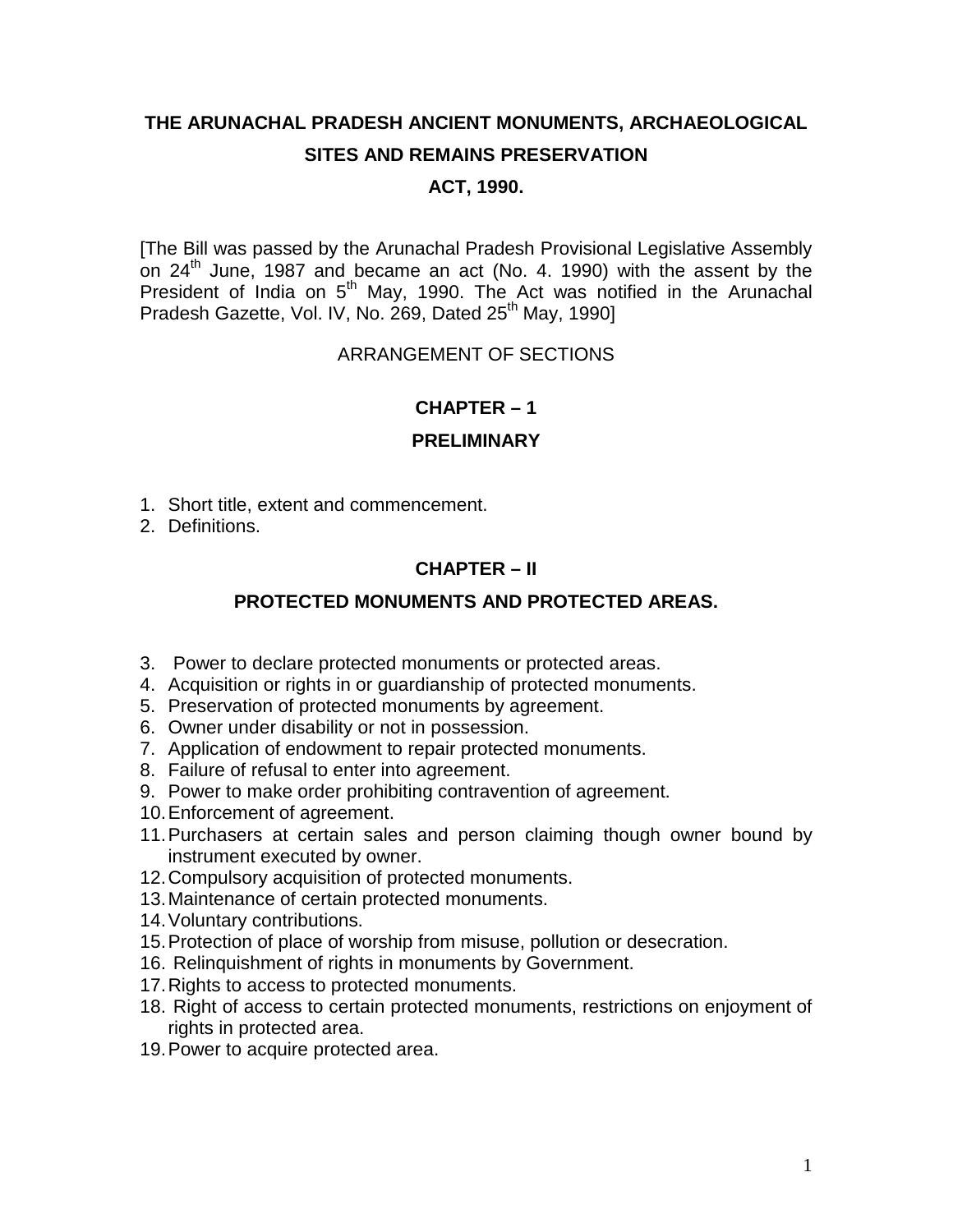## **CHAPTER – III**

### **ARCHAEOLOGICAL EXCAVATIONS**

20.Excavations in protected areas.

- 21.Excavation in areas other than protected areas.
- 22. Compulsory purchase of antiquities, etc. discovered during excavation.

# **CHAPTER – IV**

## **PROTECTION OF ANTIQUITIES**

- 23. Power of Government to control moving of antiquities
- 24. Purchase of antiquity by the Government
- 25. Compensation for loss or damage
- 26. Assessment of market value or compensation
- 27. Delegation of powers
- 28. Penalties
- 29. Jurisdiction to try offences
- 30. Certain offences to be cognizable
- 31. Special provision regarding fine
- 32. Recovery of amounts due to the Government
- 33. Protected monument which ceased to be such monument or area
- 34. Power to make rules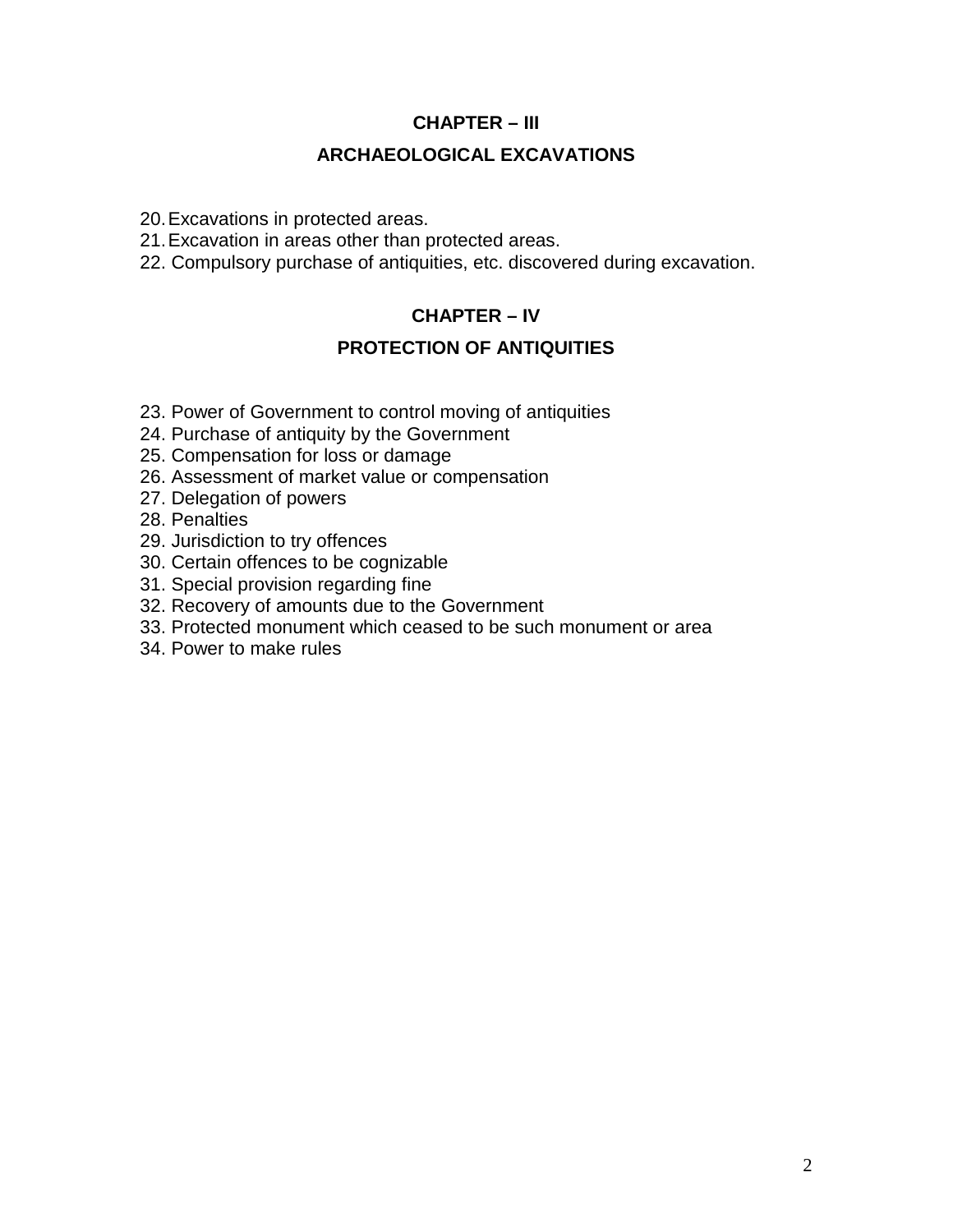#### GOVERNMENT OF ARUNACHAL PRADESH LAW AND JUDICIAL DEPARTMENT **NOTIFICATION** The  $22<sup>nd</sup>$  May, 1990

No. LAW/LEGN – 7/76- The following Act of the Arunachal Pradesh Legislative Assembly which received the assent of the President is hereby published for general information.

(Received the assent of the President of India on  $5<sup>th</sup>$  May, 1990)

#### **THE ARUNACHAL PRADESH ANCIENT MONUMENTS, ARCHAEOLOGICAL SITES AND REMAINS PRESERVATION ACT 1987 (Act. No. 4 of 1990)**

to provide for preservation of certain ancient and historical monuments and archaeological sites and remains and for the regulation of excavation of archaeological sites in Arunachal Pradesh, other than of those declared by parliament by law to be of national importance.

Be it enacted by the Legislative Assembly of Arunachal Pradesh in the Thirty – eight Year of the Republic of India as follows:-

### **CHAPTER 1**

#### **PRELIMINARY**

#### **Short title, extent and commencement**

I. (1) This act may be called the Arunachal Pradesh Ancient Monuments, Archaeological Sites and Remains Preservation Act, 1987.

(2) It shall extend to the whole of Arunachal Pradesh.

(3) It shall come into force at once.

(4) Nothing in this act shall apply to protected monuments or protected areas as defined in clause (i) and (j) respectively of section 2 of the Ancient Monuments and Archaeological Sites and Remains Act, 1958 and as declared under section 3 of the Ancient Monuments Preservation Act, 1904.

#### **Definitions**

2. In this Act, unless the context otherwise requires,-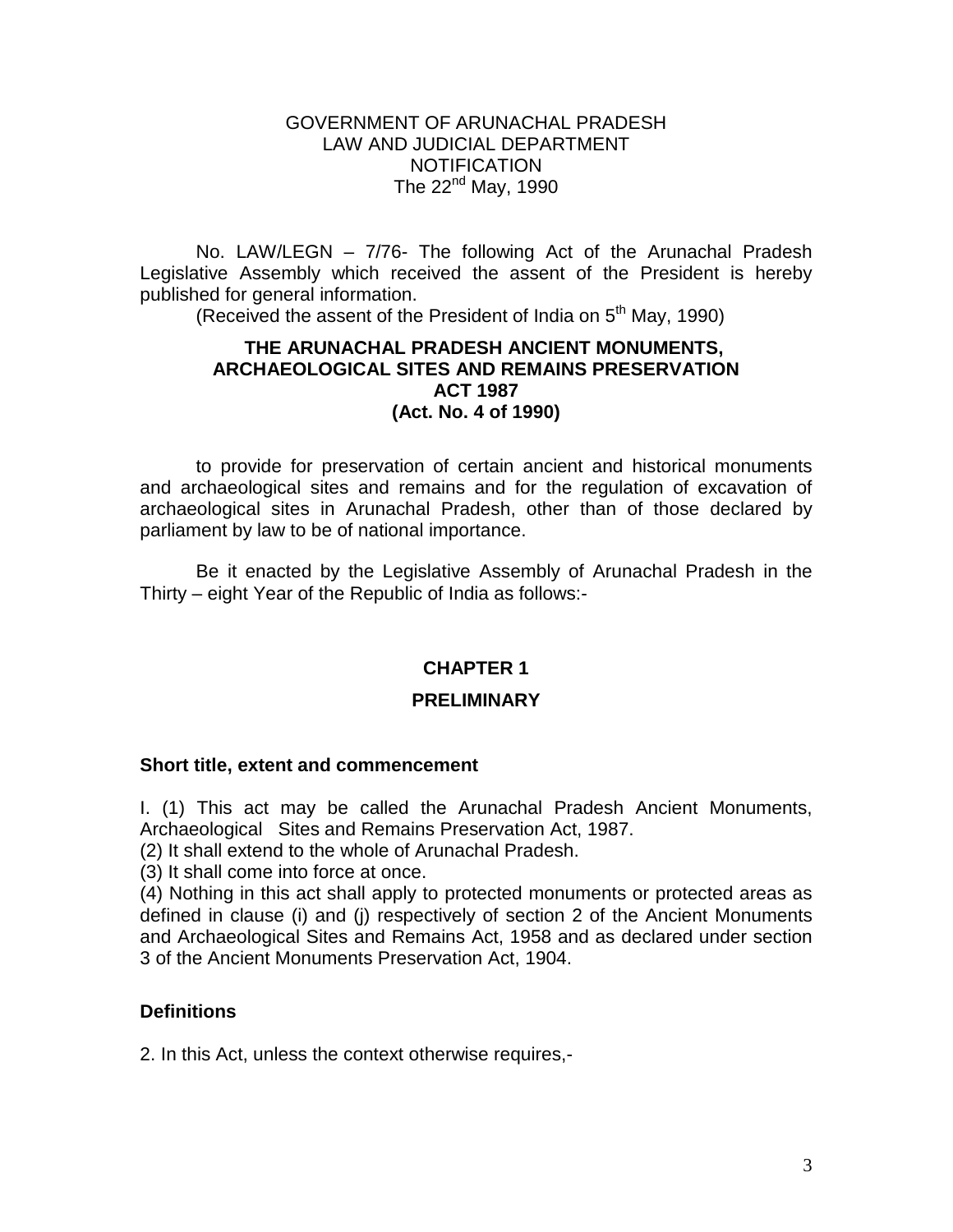(a) "ancient monument" means any structure, erection or monument or any tumulus or place of internment or any cave, rock-sculpture, inscription or monolith, which is of historical, archaeological or artistic interest and which has been in existence for not less than one hundred years, and includes -

- (i) the remains of an ancient monument,
- (ii) the site of an ancient monuments,
- (iii) such portion of land adjoining the site of an ancient monument or covering in or otherwise preserving such monument, and
- (iv) the means of access to, and convenient inspection of, an ancient monument;

(b) "antiquity" includes –

- (i) any coin, sculpture, manuscript, epigraph or other work of art or craftsmanship,
- (ii) any article, object or thing detached from a building or cave,
- (iii) any article, object or thing illustrative of science, art, crafts, literature, religion, customs, morals or politics in bygone ages,
- (iv) any article, object or thing of historical interest, and
- (v) any article, object or thing declared by the Government, by notification in the Official Gazette, to be an antiquity for the purposes of this Act which has been existence for not less than one hundred years;

(c) "Archaeological Officer" means an officer of the Historical Archaeological section of the Department of Research, Government of Arunachal Pradesh and includes any officer authorised by the Government to perform the duties of the Archaeological Officer under this Act;

(d) "archaeological site and remains" means any area which contains or is reasonably believed to contain ruins or relics of historical or archaeological importance, which have been in existence for not less than one hundred years, and includes

- (i) such portion of land adjoining the area as may be required for fencing, covering in, or otherwise preserving it, and
- (ii) the means of access to, and convenient inspection of, the area;

(e) "Government" means the government of Arunachal Pradesh

(f) "maintain" with its grammatical variations and cognate expressions, includes the fencing covering in, repairing, restoring and cleaning of a protected monument and the doing of any act which may be necessary for the purpose of a protected monument or of securing convenient access thereto;

- (g) "Owner" includes
	- (ii) a joint owner invested with power of management on behalf of himself and other owners and the successor-in-title of any such owner; and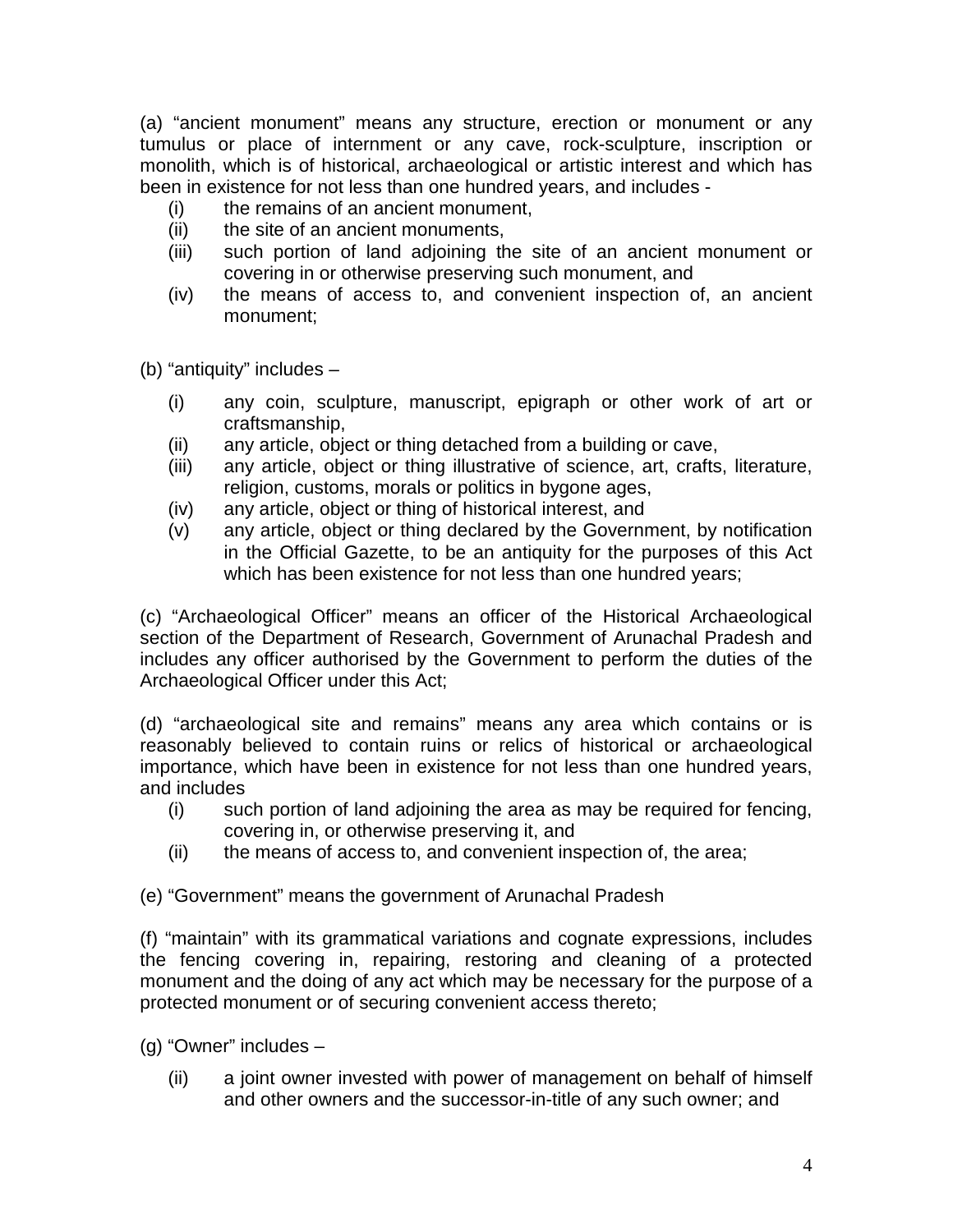- (iii) any manager or trustee exercising powers of management and the successor- in-office of any such manager or trustee;
- (h) "prescribed" means prescribed by rules made under this Act;

(i) "protected area" means any archaeological site and remains which is declared so by the Government under section 3 of this Act;

(j) "protected monument" means an ancient monument which is declared to be a protected monument under section 3 of this Act.

# **CHAPTER II**

### **PROTECTED MONUMENTS AND PROTECTED AREAS**

#### **Power to declare protected monuments or protected areas**

3. (1) The Government may, by notification in the Official Gazette, declare any ancient monument to be protected to be protected monument or any archaeological sites and remains to be protected areas for the purpose of this Act and a copy of every such notification shall be affixed in conspicuous place of such monument or archaeological site and remains as the case may be.

(2) Any person interested in such monument or archaeological sites and remains may, within sixty days from the date of issue of the notification, submit objections, if any, to such declaration to the Government.

(3) On the expiry of the said period of sixty days, the Government may, after considering the objections, if any, shall confirm or modify or withdraw the notification.

(4) A notification issued under this section shall, unless and until it is withdrawn, be conclusive evidence of the fact that the monument or the archaeological site and remains to which it relates is a protected monument or a protected area, as the case may be.

### **Acquisition of rights in or guardianship protected monument**

4. (1) The Government may purchase or take a lease of, or accept a gift or bequest of, any protected monument

(2) Where a protected monument is without any owner the government may, by notification in the Official Gazette, assume the guardianship of the monument.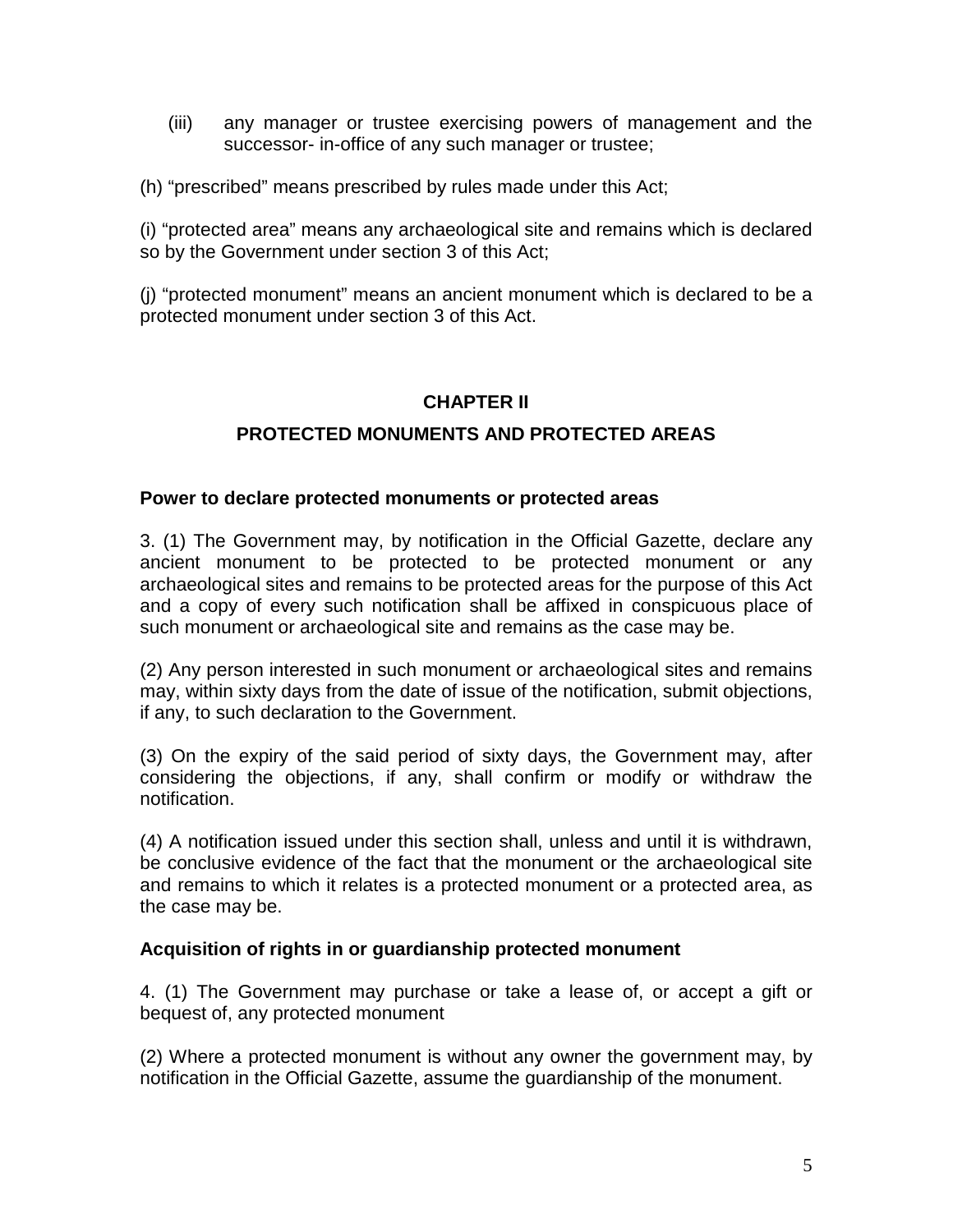(3) The owner of any protected monument may, by written instrument constitute the Archaeological Officer the guardian of the monument, and the Archaeological Officer may, with the sanction of the Government, accept such guardianship.

(4) When the Archaeological Officer has accepted the guardianship of a monument under sub-section (3), the owner shall except as expressly provided in this Act, have the same estate right, title and interest in and to the monument as if the Archaeological Officer had not been constituted guardianship thereof.

(5) When the Archaeological Officer has accepted the guardianship of a monument under sub-section (3) the provisions of this Act relating to agreements entered into under section 5 shall apply to the written agreements referred to in the said sub-section.

# **Preservation of protected monument by agreement**

5. (1) The Archaeological Officer may, with the previous sanction of the Government purpose to the owner of a protected monument to enter into an agreement with the Government within a specified period for the maintenance of the monument.

(2) An agreement under this section may provide for all or any of the following matters, namely:-

- a) the maintenance of the monument;
- b) the custody of the monument and duties of any person who may employed to watch it;
- c) the restriction of the owner's right  $$ 
	- i. to use the monument for any purpose,
	- ii. to charge any fee for entry into or inspection of the monument;
	- iii. to destroy, remove, alter or deface the monument; or
	- iv. to build on or near the site of the monument;
- d) the facilities of access to be permitted to the public or any section thereof or to Archaeological Officer to inspect or maintain the monument;

(e) the notice to be given to the government in case the land on which the monument is situated or any adjoining land is offered for sale by the owner, and the right to be reserved to the Government to purchase such land or any specified portion of such land, at its market value;

(f) the payment of any expenses incurred by the owner or by the Government in connection with the maintenance of the monument;

(g) the proprietary or other rights which are to vest with the Government in respect of the monument when any expenses are incurred by the Government in connection with the maintenance of the monument;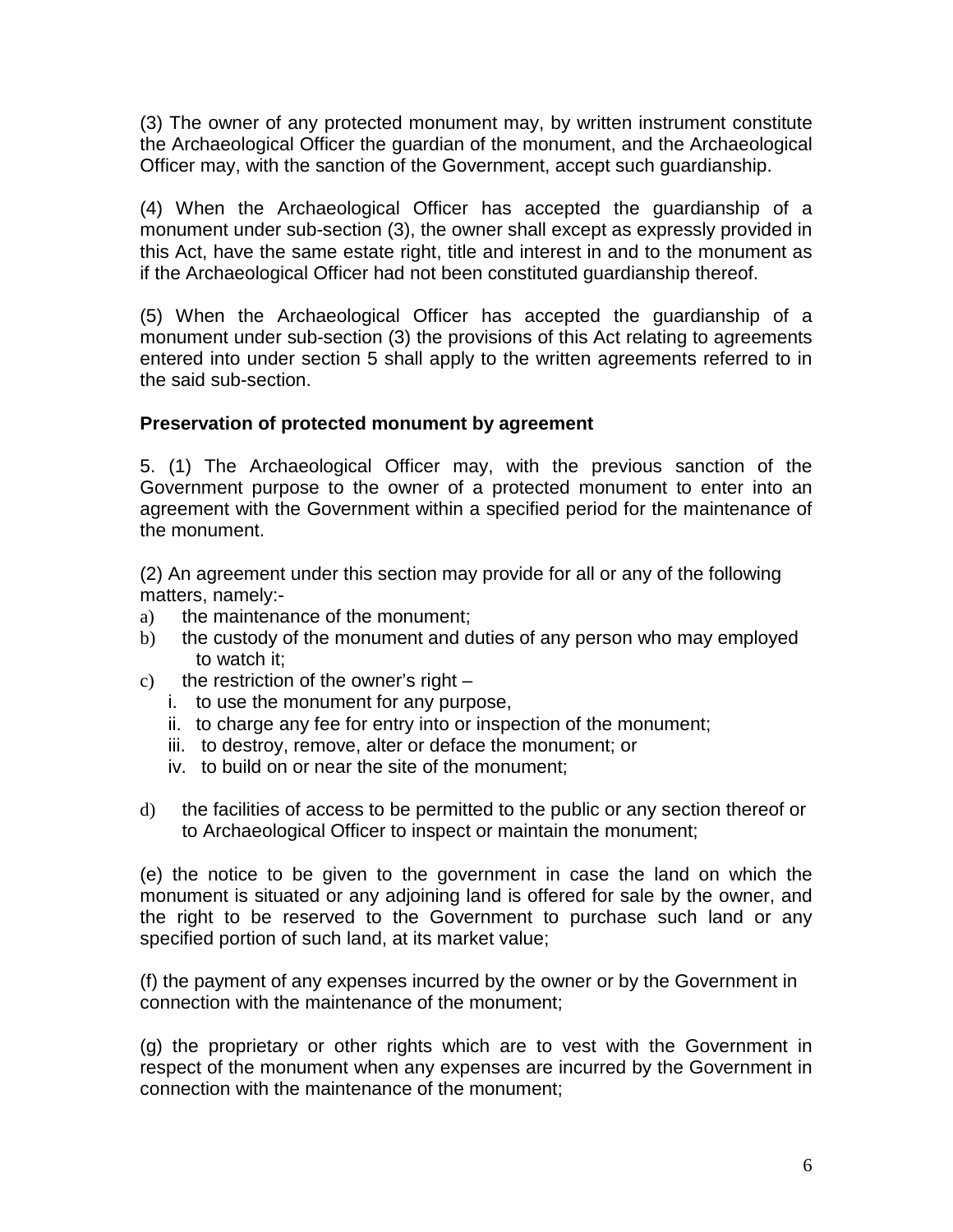(h) the appointment of an authority to decide any dispute arising out of the agreement; and

(i) any other matter connected with the maintenance of the monument,

(3) The Government or the owner may at any time after the expiration of three years from the date of execution of an agreement under this section, terminate it by giving six months notice, in writing, to the other party;

Provided that where the agreement is terminated by the owner, he shall pay to the Government the expenses, if any, incurred by it on the maintenance of the monument during the five years immediately preceding the termination of the agreements or if the agreement has been in force for a shorter period, during the period the agreement was in force.

(4) An agreement under this section shall be binding on any person claiming to be the owner of the monument to which it relates, from, through or under a party by whom or on whose behalf the agreement was executed.

### **Owners under disability or not in possession**

6. (1) If the owner of a protected monument is unable, by reason of infancy or other disability, to act for himself, the person legally competent to act on his behalf may exercise the powers conferred upon an owner by section 5.

(2) In the case of village property, the headman or other village-officer exercising powers of management over such property may exercise the powers conferred upon an owner by section 5.

(3) Nothing in this section shall be deemed to empower any person not being of the same religion as the person on whose behalf he is acting to make or execute an agreement relating to a protected monument which or any part of which is periodically used for the religious worship or observances of that religion.

### **Application on endowment to repair protected monument**

7. (1) If any owner or other person competent to enter into an agreement under section 5 for maintenance of a protected monument, refuses or fails to enter into such an agreement, and if any endowment has been created for the purpose of keeping such monument in repair or for that purpose among others, the Government may institute a suit in the court of the District judge, or if the estimated cost of repairing the monuments does not exceed one thousand rupees may make an application to the District Judge, for the proper application of such endowment or part thereof.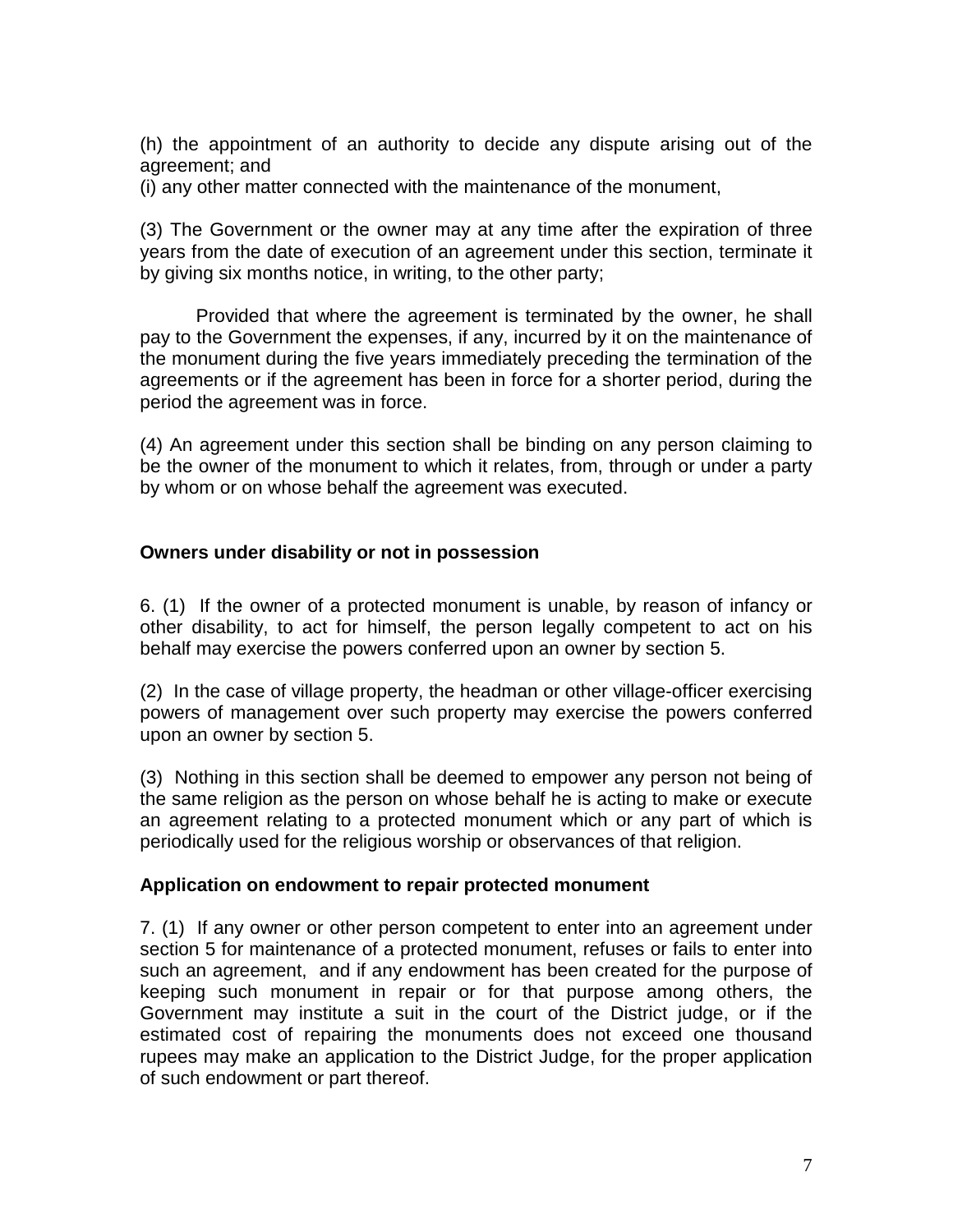(2) On the hearing of an application under sub-section (1), the District judge may summon and examine the owner and any person whose evidence appears to him necessary and may pass an order for the proper application of the endowment or of any part thereof and any such order may be executed as if it were a decree of Civil Court.

## **Failure or refusal to enter into agreement**

8. (1) If any owner or other person competent to enter into an agreement under section 5 for the maintenance of a protected monument refuses or fails to enter into such an agreement, the Government may make an order providing for all or any of the matters specified in sub-section (2) of section 5 and such order shall be binding on the owner or such other person and on every person claiming title to the monument from, through or under, the owner or such other person.

(2) Where an order made under sub-section (1) provides that the monument shall be maintained by the owner or other person competent to enter into an agreement, all reasonable expenses for the maintenance of the monument shall be payable by the Government.

(3) No order under sub-section (1) shall be made unless the owner or other person has been given an opportunity of making a representation, in writing, against the proposed order.

# **Power to make order prohibiting contravention of agreement**

9. (1) If the Archaeological Officer apprehends that the owner or occupier of a protected monument is likely to destroy, remove, alter, deface, imperil or misuse the monument or to build on or near the site thereof in contravention of the terms of an agreement under section 5, he may after giving the owner or occupier an opportunity of making a representation, in writing, make an order prohibiting any such contravention of the agreement.

Provided that no such opportunity may be given in any case where the Archaeological Officer for reasons to be recorded is satisfied that it is not expedient or practicable to do so.

(2) Any person aggrieved by another under this section may appeal to the Government within such time and in such manner as may be prescribed and the decision of the Government shall be final.

### **Enforcement of agreement**

10. (1) If an owner or order person who is bound by an agreement for the maintenance of a monument under section 5 refuses or fails, within such reasonable time as the Government may fix, to do any such act which, in the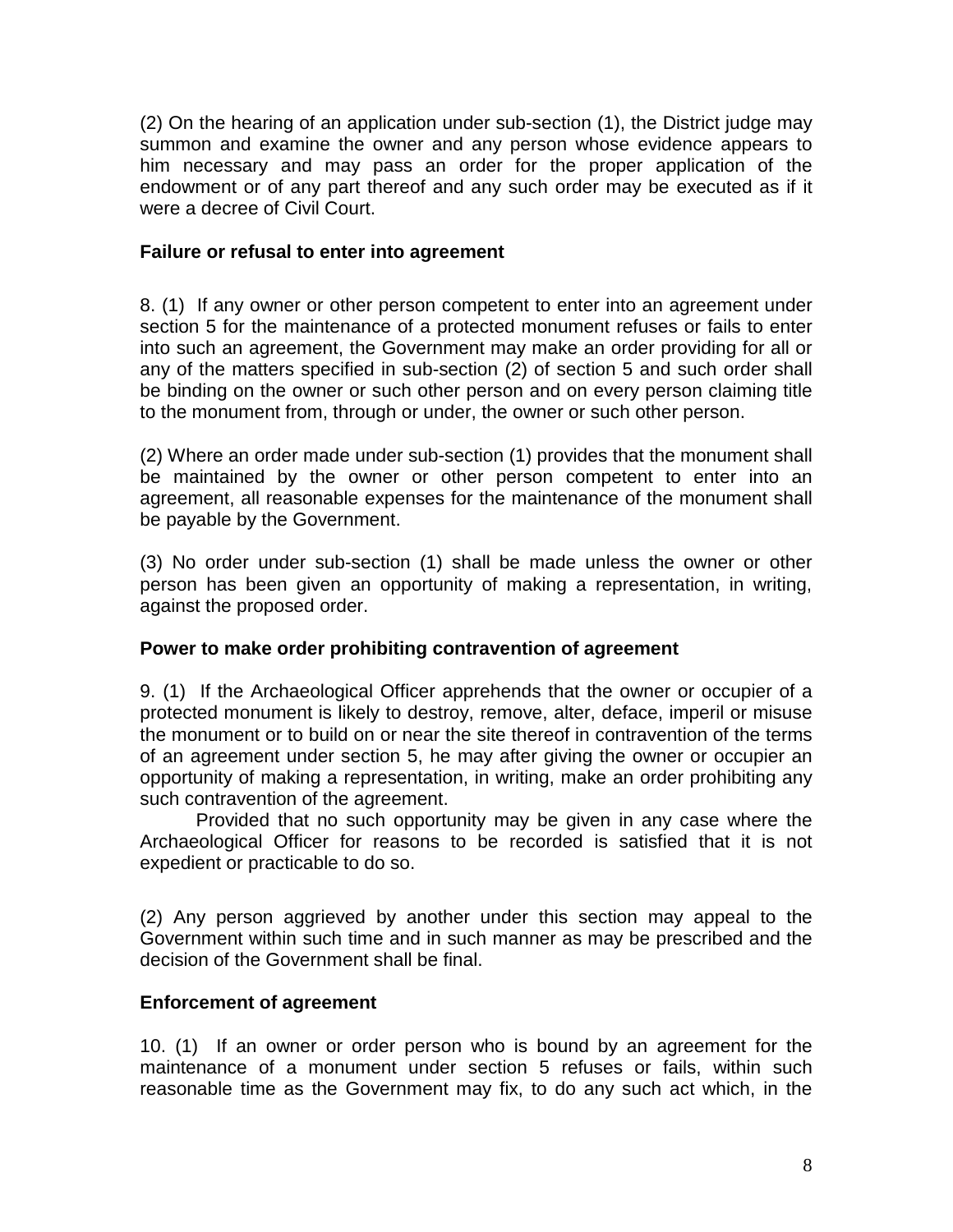opinion of the Government is necessary for the maintenance of the monument, the Government may authorize any person to do any such act, and the owner or other person shall be liable to pay the expenses of doing any such act or such portion of the expenses as the owner may be liable to pay under the agreement.

(2) If any dispute arises regarding the amount of expenses payable by the owner or other person under sub-section (1) it shall be referred to the Government whose decision shall be final.

## **Purchasers at certain sales and persons claiming through owner bound by instrument executed by owner**

11. Every person who purchases, at a sale for arrears of land revenue or any other public demand, any land on which is situated a monument in respect of which any instrument has been executed by the owner for the time being under section 4 or section 5, and every person claiming any title to a monument from, through or under an owner who executed any such instrument shall be bound by such instrument.

# **Compulsory acquisition of protected monuments**

12. If the Government apprehends that a protected monument is in danger of being destroyed, injured, misused, or allowed to fall into decay, it may acquire the protected monument under provisions of the Land Acquisition Act, 1894, as if the maintenance of the protected monument were a public purpose within the meaning of that Act.

### **Maintenance of certain protected monuments**

13. (1) The Government shall maintain every monument which has been acquired under section 12 or in respect of which any of the rights mentioned in section 5 have been acquired.

(2) When the Government has assumed the guardianship of a monument under section 4, it shall, for the purpose of maintaining such monument have access to the monument at all reasonable times by itself and by its agent, subordinates and workmen, for the purpose of inspecting the monument and for the purpose of bringing such materials and doing such acts as the Government may consider necessary or desirable for the maintenance thereof.

### **Voluntary contributions**

14. The government may receive voluntary contributions towards the cost of maintaining a protected monument and may give orders as to the management and application of any funds so received by it: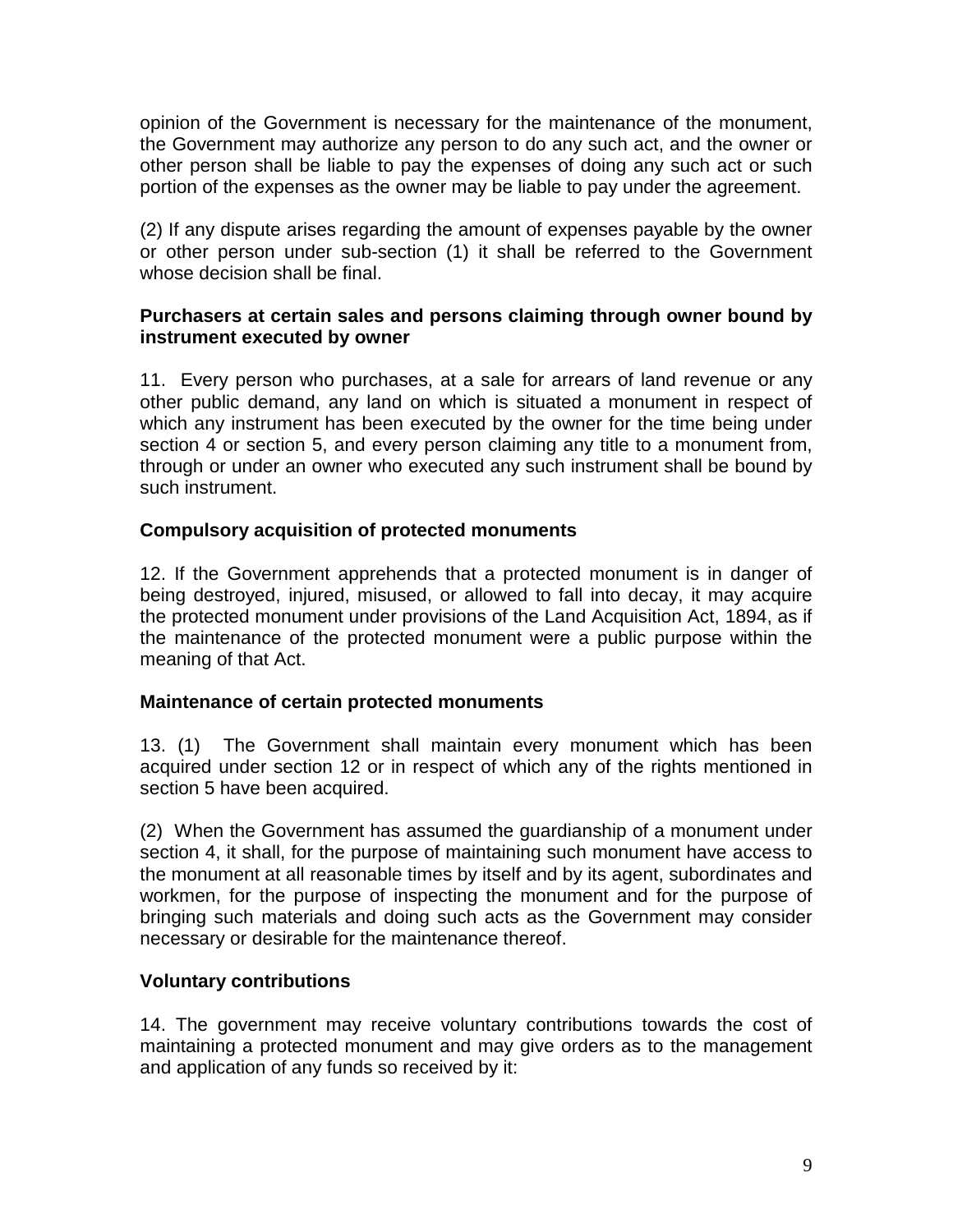Provided that on such contribution received under this section shall be applied to any purpose other than the purpose for which it was contributed, without consent, in writing, of the donor.

## **Protection of place worship from misuse, pollution of desecration**

15. (1) The protected monument maintained by the Government under this Act which is a place of worship or shrine shall not be used for any purpose inconsistent with its character.

(2) Where the Government has acquired a protected monument under section 12, or has purchased, or taken a lease or accepted a gift or bequest or assumed guardianship of, a protected monument under section 4, and such monument or any part thereof is used for religious worship or observances by any community, the Government shall make due provision for the protection of such monument or part thereof, from pollution or desecration –

(a) by prohibiting the entry therein, except in accordance with the conditions prescribed with the concurrence of the person, if any in religious charge of the said monument or part thereof, any person not entitled to enter by the religious usages of the community by which monument or part thereof is used, or

(b) by taking such action as it may think necessary in this behalf.

# **Relinquishment of rights in monuments by Government**

16. Where rights have been acquired by the Government in respect of any monument under this Act by virtue of any sale, lease, gift or will, the Government may by notification in the Official Gazette, relinquish the rights so acquired to the person who would for the time being, be the owner of the monument if such rights had not been acquired.

### **Right of access to protected monuments**

17. Subject to any rules made under this Act the public shall have a right of access to any protected monument.

### **Right of access to certain protected monuments, restrictions on enjoyment of rights in protected area**

18. (1) No person, including the owner or occupier of a protected monument or area shall construct any building within the protected area or carry on any mining, quarrying, excavating, blasting or any operation of alike nature in such area, or utilise such area or any part thereof in any other manner without the permission of the Government.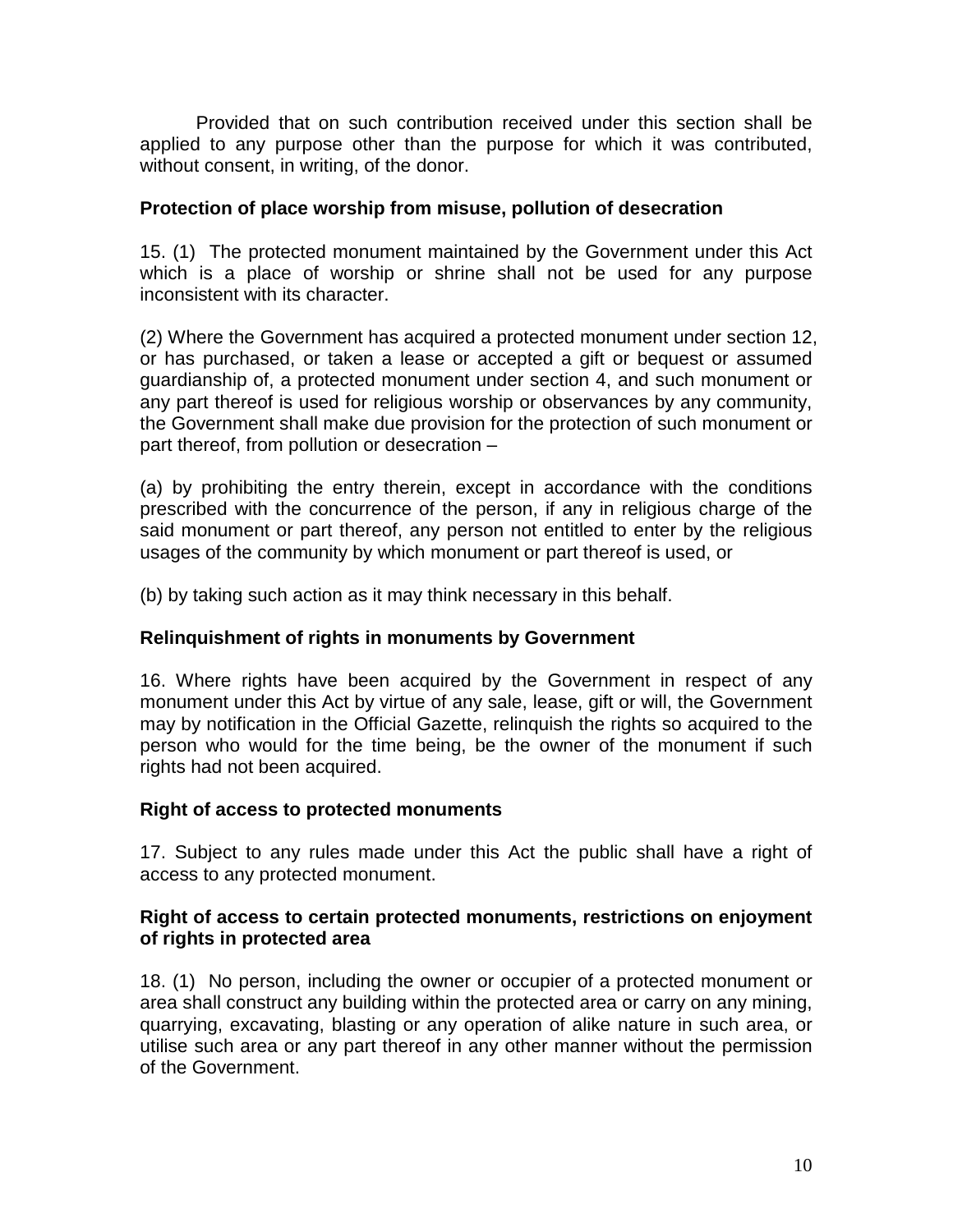Provided that nothing in this sub-section shall be deemed to prohibit the use of any such area or part thereof for purposes of cultivation, if such cultivation does not involve the digging of not more than one foot of soil from the surface.

(2) The Government may, by order direct that any building constructed by any person within a protected area in contravention of the provisions of sub-section (1) shall be removed within a specified period and, if the person refuses or fails to comply with the order, the Deputy Commissioner may cause the building to be demolished and the person concerned shall be liable to pay the cost of such removal.

### **Power to acquire protected area**

19. If the Government is of opinion that any protected area contains an ancient monument or antiquities of archaeological interest and value, it may acquire such area under the provisions of the Land Acquisition Act, 1894 as if the acquisition were for a public purpose within the meaning of that Act.

# **CHAPTER III ARCHAEOLOGICAL EXCAVATIONS**

# **Excavations in protected areas**

20. An Archaeological Officer or an officer authorised by him in this behalf may, after giving notice, in writing, to the Deputy Commissioner and the owner, enter upon and make excavations in any protected area.

### **Excavations in area other than protected areas**

21. Where an Archaeological Officer has reason to believe that any area not being a protected area contains ruins or relics of historical or archaeological importance he or an officer authorised by him in this behalf may, after giving notice in writing to the Deputy Commissioner and the owner, and subject to the provision of section 24 of the Ancient Monuments and archaeological Sites and Remains Act, 1958, enter upon and make excavations in the area.

### **Compulsory purchase of antiquities, etc; discovered during excavation**

22. (1) Where, as a result of any excavations made in any area under section 20 or section 21, any antiquities are discovered, the Archaeological Officer shall,- (a) as soon as may be practicable, examine such antiquities and submit a report to the Government in such manner and containing such particulars as may be prescribed;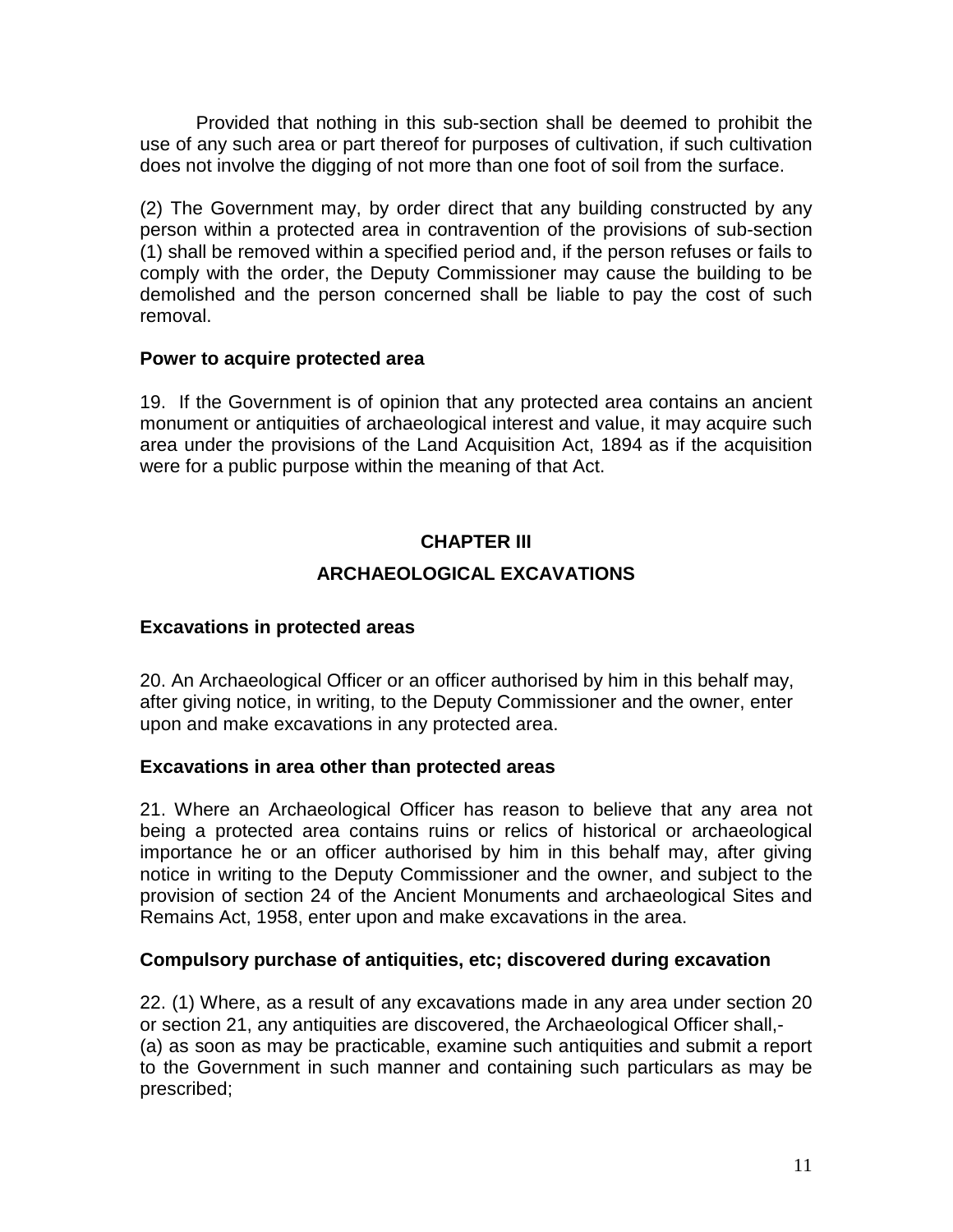(b) at the conclusion of the excavation operations give notice in writing, to the owner of the land from which such antiquities have been discovered of the nature of such antiquities

(2) Until an order for the compulsory purchase of any such antiquities is made under sub-section (3), the Archaeological Officer shall keep them in such safe custody as he may deem fit.

(3) On receipt of a report under sub-section (1), the Government may make an order for the compulsory purchase of any such antiquities at their market value.

(4) When an order for the compulsory purchase of any antiquities is made under sub-section (3) such antiquities shall vest in the Government with effect from the date of the order.

### **CHAPTER IV**

## **PROTECTION OF ANTIQUITIES**

### **Power of Government to control moving of antiquities**

23. (1) If the Government considers that any antiquities or class of antiquities ought not be removed from the place where they are without the sanction of the Government, the Government may, by notification in the Official Gazette, direct that any such antiquities or any class of such antiquities shall not be moved except with the written permission of the Government.

(2) Every application for permission under sub-section (1) shall be in such form and contain such particulars as may be prescribed.

(3) Person aggrieved by an order refusing permission may appeal to the Government whose decision shall be final.

### **Purchase of antiquities by the Government**

24. (1) If the Government apprehends that any antiquity mentioned in a notification issued under sub-section (1) of section 23 is in danger of being destroyed, removed, injured, misused or allowed to fall into decay or is of opinion that, by reason of its historical or archaeological importance, it is desirable to preserved such antiquity, the Government may make an order for the compulsory purchase of such antiquity at its market value and the Archaeological Officer shall thereupon give notice to the owner of the antiquity to be purchased.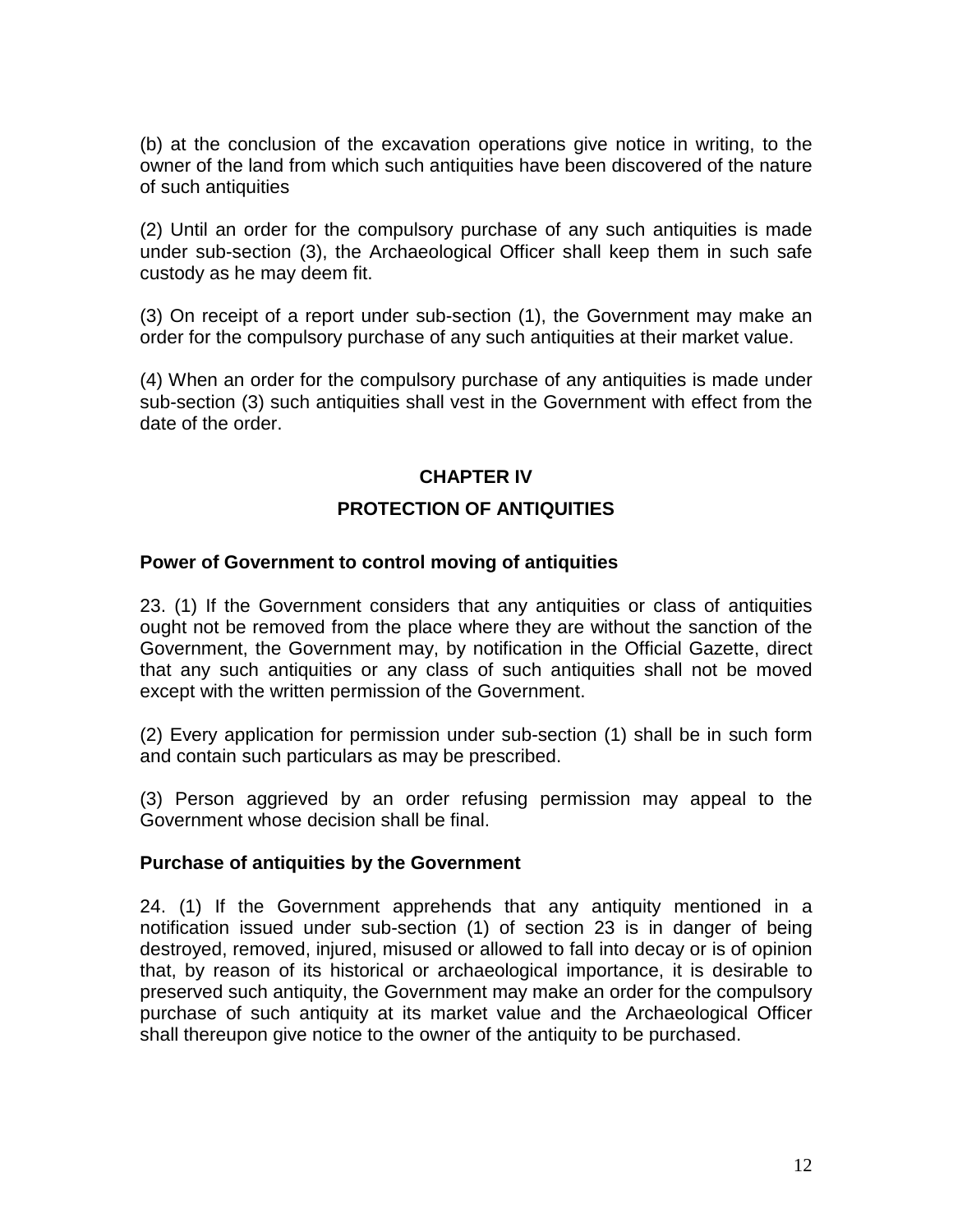(2) Where a notice of compulsory purchase is issued under sub-section (1) in respect of any antiquity, such antiquity shall vest in the Government with effect from the date of the notice.

(3) The power of compulsory purchase given by this section shall not extend to any image or symbol actually used for bonafide religious worship or observances.

# **CHAPTER V**

## **PRINCIPLES OF COMPENSATION**

### **Compensation for loss or damage**

25. Any owner or occupier of land who has sustained any loss or damage or any diminution of profits from the land by reason of any entry on or excavation in, such land or the exercise of any other power conferred by this Act shall be paid compensation by the Government for such loss, damage or diminution of profits.

#### **Assessment of market value or compensation**

26. (1) The market value of any property which the Government is empowered to purchase at such value under this Act or the compensation to be paid by the Government in respect of anything done under this Act shall, where any dispute arises in respect of such market value or compensation, be ascertained in the manner provided in section 3, 5, 8 to 34, 45 to 47, 51 and section 52 of the Land Acquisition Act, 1894 so far as they can be made applicable:

Provided that, when making an enquiry under the said Land Acquisition Act, the Deputy commissioner shall be assisted by the two assessors one of whom shall be nominated by the owner and in case the owner fails to nominate as assessors within such reasonable time as may be fixed by the Deputy Commissioner in this behalf the Deputy Commissioner shall make enquiry by himself.

### **Delegation of powers**

27. The Government may, by notification in the Official Gazette, direct that any powers conferred on it by or under this Act shall, subject to such conditions as may be specified in the direction, be exercisable also by such officer or authority subordinate to the Government as may be specified in the direction.

### **Penalties**

28. (1) Whoever-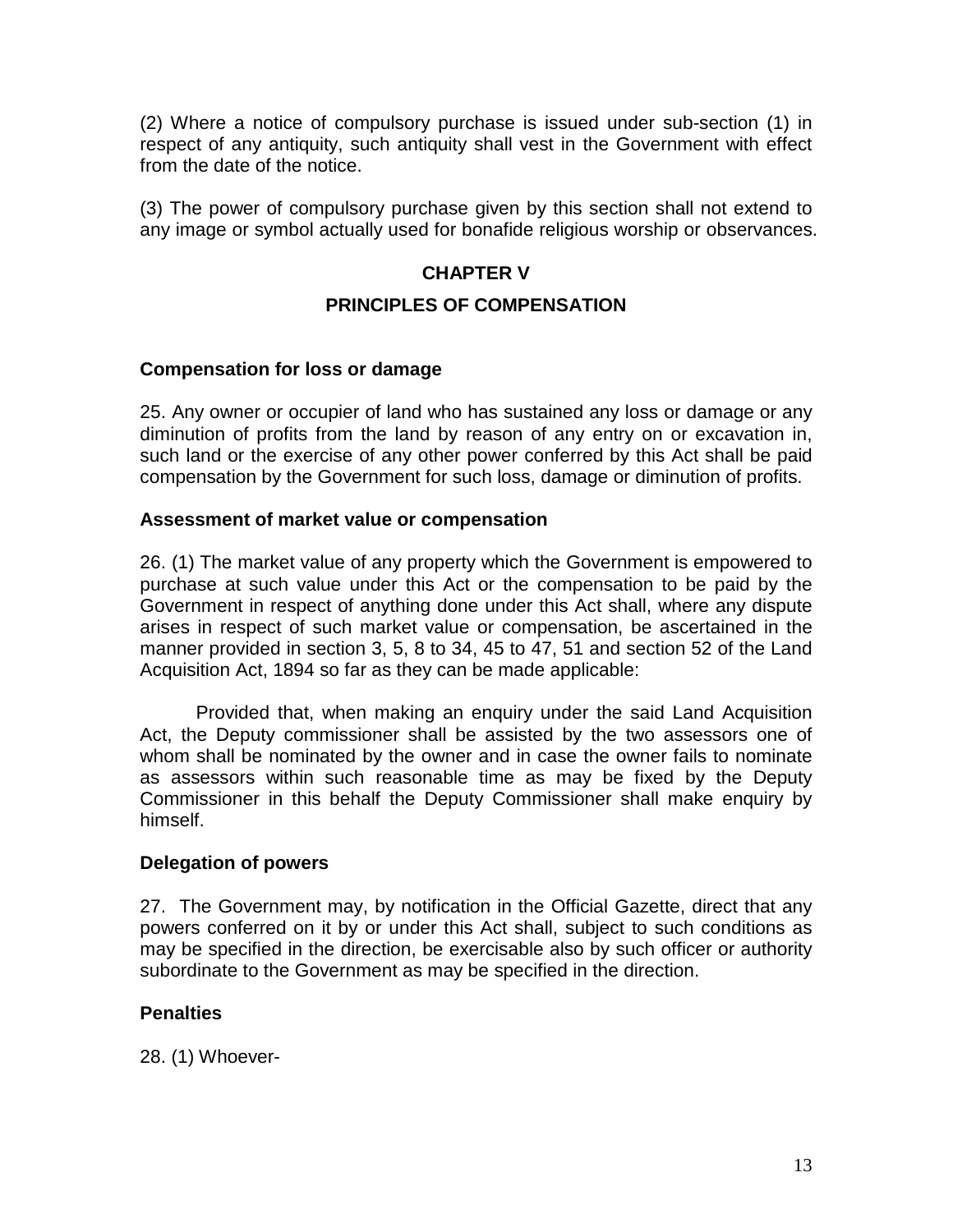(i) destroys, removes, injures, alters, defaces, imperils or misuses a protected monuments; or

(ii) being the owner or occupier of a protected monument contravenes an order made

sub-section (1) of section 8 or under sub-section (1) of section 9;

(iii) removes from a protected monument, any sculpture, carving, images, bas-relief inscription or other like objects; or

(iv) does any act in contravention of sub-section (1) of section 18,

shall be punishable with imprisonment which may extend to one year or with fine which may extend to ten thousand rupees or both.

(2) Any person who moves any antiquity in contravention of a notification issued under sub-section (1) of section 23 shall be punishable with fine which may extend to five thousand rupees and the court convicting a person of any such contravention may, by order direct such person to restore the antiquity to the place from where it was removed.

## **Jurisdiction to try offences**

29. No court inferior to that of a Magistrate of the first class shall try any offence under this act.

### **Certain offences to be cognizable**

30. Notwithstanding anything contained in the Code of Criminal Procedure, 1973, offences under clause (i) or clause (iii) of sub-section (1) of section 28 shall be deemed to be a cognizable offence within the meaning of that code.

### **Special provision regarding fine**

31. Notwithstanding anything contained in section 29 of the Criminal Procedure Code 1973, it shall be lawful for any Magistrate of First Class, specially empowered by the Government in this behalf to pass a sentence of fine exceeding two thousand rupees on any person convicted of an offence which under this Act is punishable with fine exceeding two thousand rupees.

### **Recovery of amounts due to the Government**

32. Any amount due to the Government from any person under this Act shall, on a certificate issued by the Archaeological Officer, be recoverable in the same manner as an arrear of public demand.

### **Protected monument which ceased to be such monument or area**

33. If the Government is of the opinion that it is no longer necessary to preserve or protect any protected monument or protected area, it may, by notification in